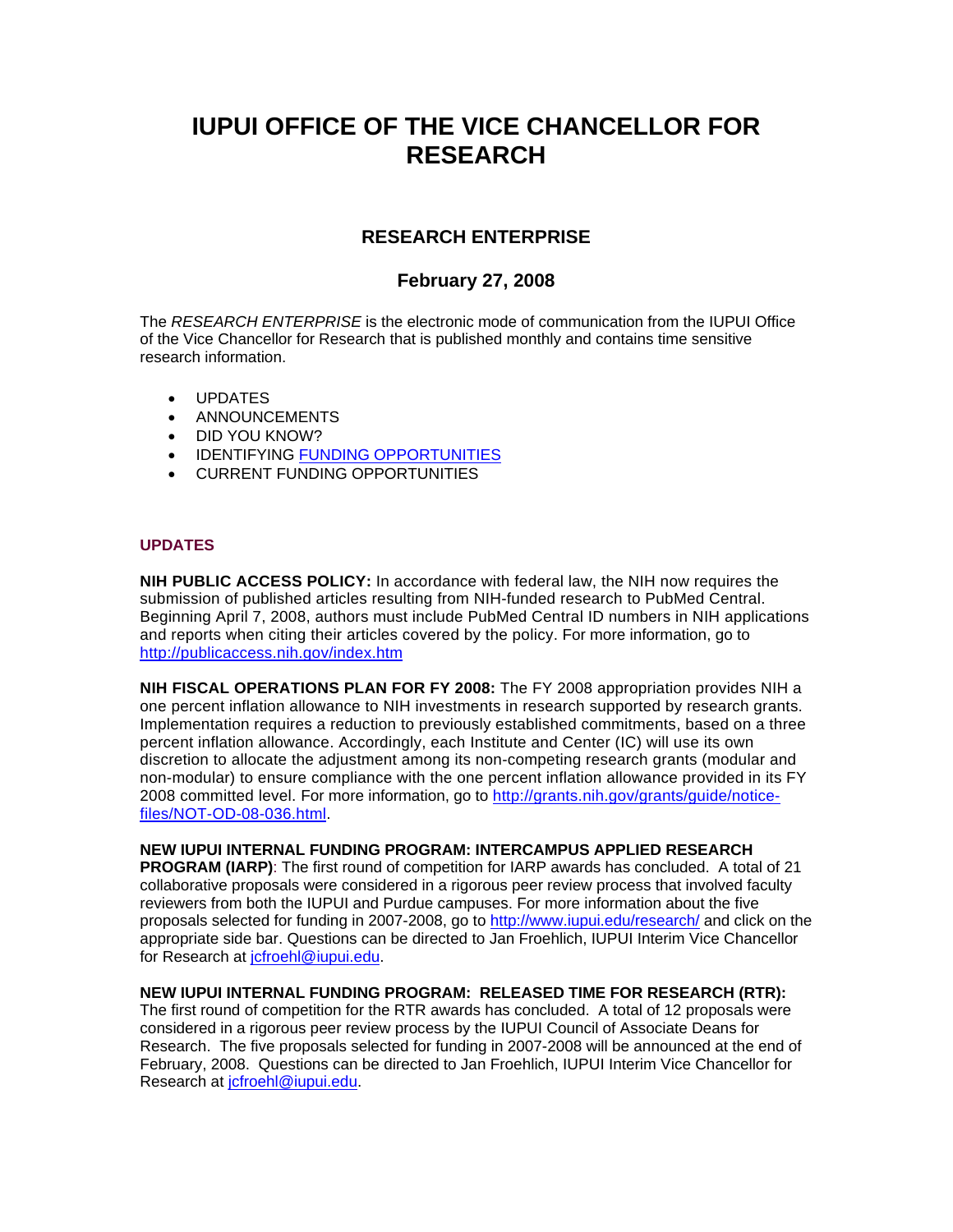#### **ANNOUNCEMENTS**

**APRIL 2: DEADLINE FOR RESEARCH SUPPORT FUNDS** GRANT **(RSFG) INTERNAL FUNDING MECHANISM:** The IUPUI Research Support Funds Grant (RSFG) program is designed to enhance the research mission of IUPUI by supporting research projects and scholarly activities that are sustainable through external funding. The next Research Support Fund Grant (RSFG) application deadline is April 2, 2008. For grant guidelines and application forms go to http://www.iupui.edu/research/ and click on the appropriate side bar. Questions can be directed to Etta Ward at emward@iupui.edu or 317.278.8427.

**APRIL 15: DEADLINE FOR INTERNATIONAL DEVELOPMENT FUND GRANT (IDF) INTERNAL FUNDING MECHANISM:** The IUPUI International Development Fund (IDF) grant program is designed to stimulate international activities that will lead to external funding. The next IDF grant application deadline is April 15, 2008. For grant guidelines and application forms go to http://www.iupui.edu/research/ and click on the appropriate side bar. Questions can be directed to Etta Ward at emward@iupui.edu or 317.278.8427.

**NIH DIRECTOR'S BRIDGE AWARDS (NDBA):** A pending, competing renewal research project grant (R01) application (original) or a resubmission application (A1, A2), which just misses the nominal funding payline for the IC to which it is primarily assigned may be nominated for the NDBA by the administering NIH Institute, provided the PI has less than \$400,000 in other support (total costs) from all sources to fund her/his research. Applicants may not apply for an R56 grant and applicants may not self nominate for the NDBA. For more information, go to http://grants.nih.gov/grants/guide/notice-files/NOT-OD-08-037.html.

**2008 NATIONAL INSTITUTES OF HEALTH REGIONAL SEMINARS ON PROGRAM FUNDING AND GRANTS ADMINISTRATION:** Registration is now open for the 2008 National Institutes of Health (NIH) Regional Seminars. Each year, the Office of Extramural Research (OER) sponsors two NIH Regional Seminars on Program Funding and Grants, which are intended to help demystify the application and review process, clarify Federal regulations and policies, and highlight current areas of special interest or concern. NIH policy, grants management, review and program staff provide a broad array of expertise and encourage personal interaction between themselves and seminar participants. The seminars are appropriate for grants administrators, researchers new to NIH, and graduate students and will cover topics ranging from opportunity identification and application preparation through post award administration. For more information, go to http://grants.nih.gov/grants/guide/notice-files/NOT-OD-07-076.html or contact Cynthia Dwyer at dwyerc@mail.nih.gov.

**2008 INDIANA HUMANITIES COUNCIL HUMANITIES INITIATIVES GRANTS:** The Indiana Humanities Council (IHC) has released its 2008 grant guidelines. As part of its ongoing effort to make sense of the world through the application of the humanities to the most critical issues of Hoosiers' lives, the IHC is placing a special priority on all requests for grant funding for programs that address the IHC's 2008 theme of immigration. Humanities Initiatives Grants are awarded to conduct public programs dealing with the humanities. The programs can include town hall meetings, panels, workshops, lectures, reading and discussion programs, film discussion programs, festivals and production of humanities resources. For more information, go to http://www.indianahumanities.org/Grants/index.htm

**NATIONAL ENDOWMENT FOR THE HUMANITIES GRANT WORKSHOP:** The University of Central Missouri will be hosting a National Endowment for the Humanities grant workshop on March 24, 2008. Dr. Douglas Arnold, a senior program officer with NEH, will provide an overview of NEH funding programs, examples of recently funded projects, an overview of the review process, details on the Endowment's current initiatives, and will discuss some grant writing tips.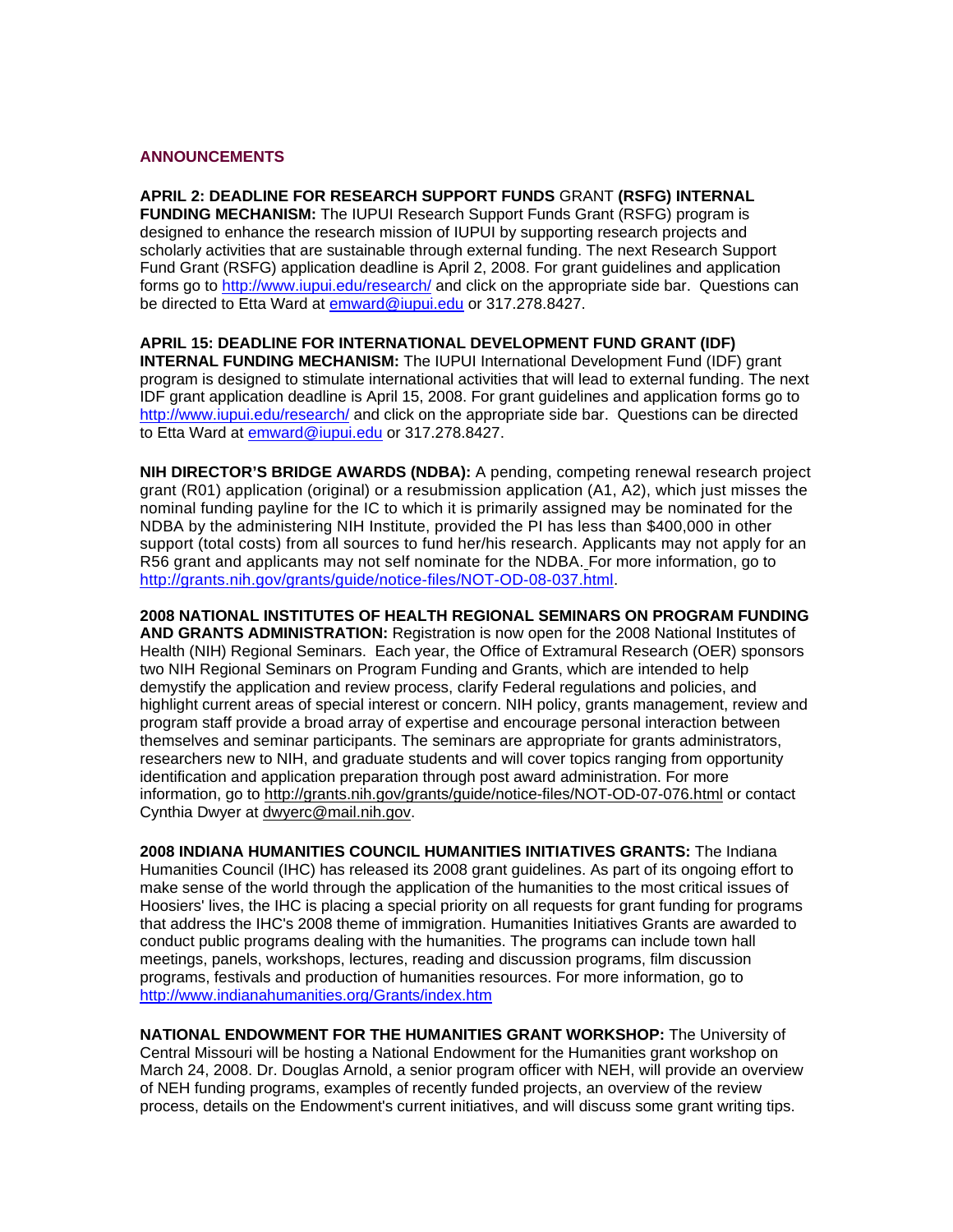In the afternoon, Dr. Arnold will be holding one-on-one appointment opportunities for researchers to meet and discuss their specific project ideas. For more information, go to www.ucmo.edu/nehworkshop.xml.

**RESEARCH COORDINATOR EDUCATION PROGRAM:** The Researcher Coordinator Education Program is mandatory for all new research coordinators in the IU School of Medicine. The Program will be held on March 18 – 20, 2008. While the program targets new study coordinators, experienced coordinators and young investigators from all schools/units on the IUPUI campus are invited to attend. The last day to register for this program is March 14, 2008. For more information, go to http://nursing.iupui.edu/continuing/rcep/index.shtml or contact Janna Beecham at censg@iupui.edu.

### **DID YOU KNOW?**

### **CAMPUS FACTS**

For the year-to-date, IUPUI awards are up 27%. The number of proposals submitted is up 14% and the dollars requested are up 31%.

#### **IDENTIFYING FUNDING OPPORTUNITIES**

Several on-line search tools are available to IUPUI investigators who are interested in identifying funding opportunities in their areas of interest. Several are listed below:

**Community of Science (COS):** COS is a primary on-line search tool for identifying funding opportunities. To take advantage of this powerful tool, register at http://www.cos.com/login/join.shtml. Once you have completed the short registration process, you can personalize your search by selecting the option entitled "launch your workbench". You can access federal, local, corporate, foundation, nonprofit and other funding opportunities using key terms and save the results of up to 20 searches and have them delivered to you weekly via email.

**National Institutes of Health (NIH) "NIH Guide":** To take advantage of this search tool, register at http://grants.nih.gov/grants/guide/listserv.htm. It allows you to receive discipline specific funding opportunities that are delivered to you weekly via email.

**National Science Foundation (NSF) "MyNSF":** To take advantage of this search tool, register at http://www.nsf.gov/mynsf/. It allows you to receive discipline specific funding opportunities that are delivered to you weekly via email.

**Federal Business Opportunities "FedBizOpps":** FedBizOpps is the single government pointof-entry for Federal government procurement opportunities over \$25,000. To take advantage of this search tool, visit http://vsearch1.fbo.gov/servlet/SearchServlet. Opportunities found at this site include, but are not limited to, presolicitations and special notices for research and service contracts for specific projects and some national centers and surveys that would not be found in Grants.gov and may not be found in the Community of Science.

**Limited Submission Funding Opportunities:** Occasionally a funding agency places a limitation on the number of proposals that can be submitted from a campus or university system. For a description of the upcoming "limited submission" funding opportunities, as well as guidelines and application forms, go to: http://www.srs.indiana.edu/LimSub/LimSub.asp or contact Etta Ward in the IUPUI Office of the Vice Chancellor for Research: emward@iupui.edu or 317.278.8427.

### **CURRENT FUNDING OPPORTUNITIES**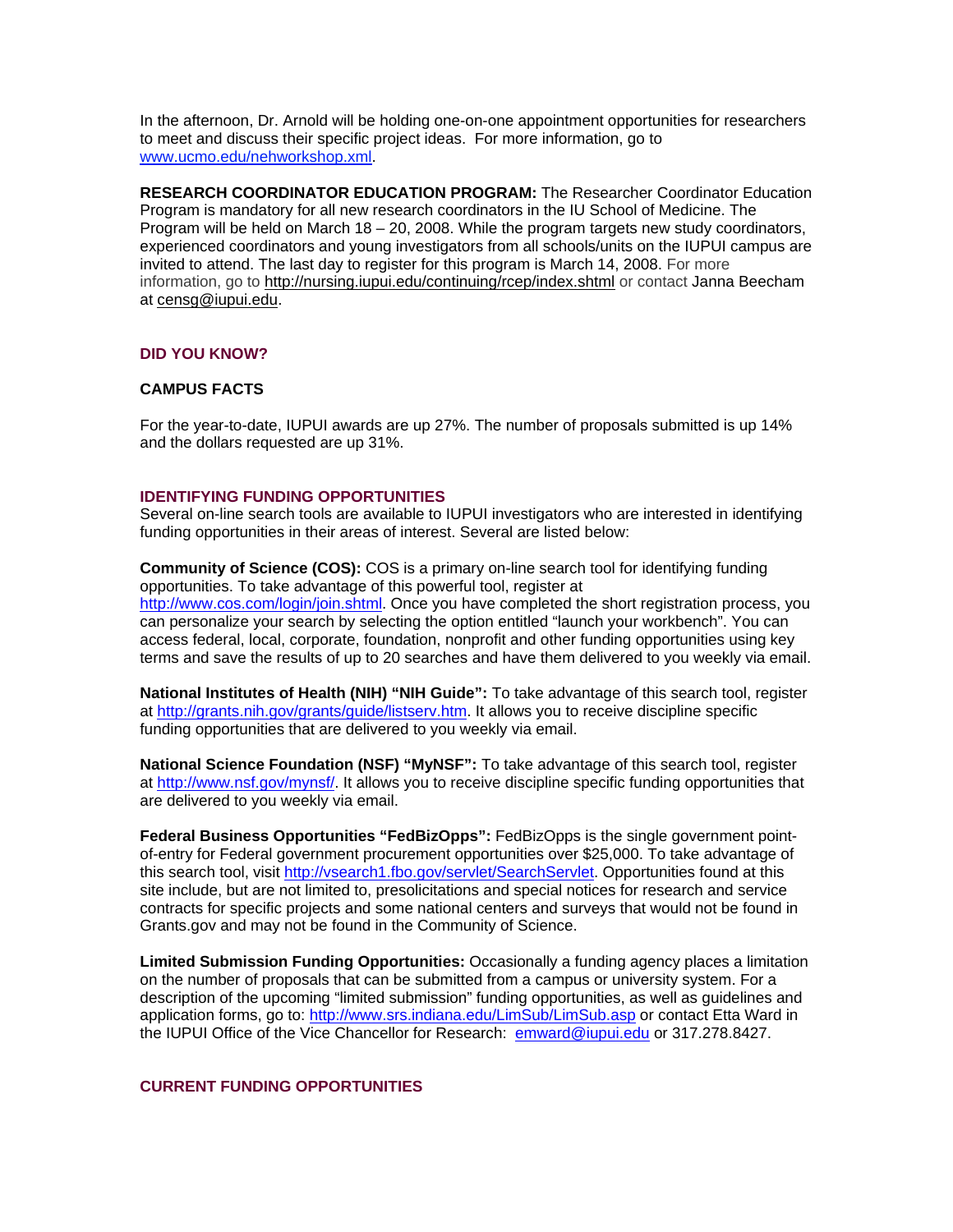Funding opportunities in this section include selected current grant announcements from federal agencies for **new initiatives and changes to existing programs**. Announcements with limited scope are not listed here but are, instead, sent directly to IUPUI School Deans. For comprehensive coverage of funding opportunities please use the on-line search tools listed above.

#### **NATIONAL INSTITUTES OF HEALTH**

**RUTH L. KIRSCHSTEIN NATIONAL RESEARCH SERVICE AWARDS (NRSA) FOR INDIVIDUAL SENIOR FELLOWS (F33):** Focus is on providing senior fellowship support to experienced scientists who wish to make major changes in the direction of their research careers or who wish to broaden their scientific background by acquiring new research capabilities as independent research investigators in scientific health-related fields relevant to the missions of the participating NIH Institutes and Centers (ICs). Standard application deadlines apply. http://grants1.nih.gov/grants/guide/pa-files/PA-07-172.html

**Small Business Technology Transfer Grant Applications (Parent STTR [R41/R42]):** Focus is on stimulating partnerships of ideas and technologies between innovative small business concerns (SBCs) and research institutions through Federally-funded research or research and development (R/R&D). http://grants.nih.gov/grants/guide/pa-files/PA-08-051.html

**Small Business Innovation Research Grant Applications (Parent SBIR [R43/R44]):** Focus is on stimulating technological innovation in the private sector; strengthening the role of small business in meeting Federal research or research and development (R/R&D) needs; increasing the commercial application of Federally-supported research results; fostering and encourage participation by socially and economically disadvantaged small business concerns and women-owned business concerns in the SBIR program; and improving the return on investment from Federally-funded research for economic and social benefits to the Nation. http://grants.nih.gov/grants/guide/pa-files/PA-08-050.html

#### **NATIONAL ENDOWMENT FOR THE HUMANITIES**

**CHALLENGE AMERICA - REACHING EVERY COMMUNITY FAST-TRACK REVIEW GRANTS LIMITED SUBMISSION OPPORTUNITY:** Focus is on extending the reach of the arts to underserved populations -- those whose opportunities to experience the arts are limited by geography, ethnicity, economics, or disability. Application deadline is June 2, 2008. IUPUI may submit no more one application under these FY 2008-2009 Grants for Arts Projects guidelines. Those interested in this opportunity must contact Etta Ward at **emward@iupui.edu** or 317.278.8427 for information on the internal (IUPUI) competition. http://www.arts.gov/grants/apply/GAP09/Challenge.html

**DIGITAL HUMANITIES START-UP GRANTS:** Focus is on research that brings new approaches or documents best practices in the study of the digital humanities; planning and prototyping new digital tools for preserving, analyzing, and making accessible digital resources, including libraries' and museums' digital assets; scholarship that examines the philosophical implications and impact of the use of emerging technologies; innovative uses of technology for public programming and education utilizing both traditional and/or new media; and new digital modes of publication facilitating the dissemination of humanities scholarship in advanced academic as well as informal or formal educational settings at all academic levels. Application deadline is April 2, 2008. http://www.neh.gov/grants/guidelines/digitalhumanitiesstartup.html

### **NATIONAL SCIENCE FOUNDATION**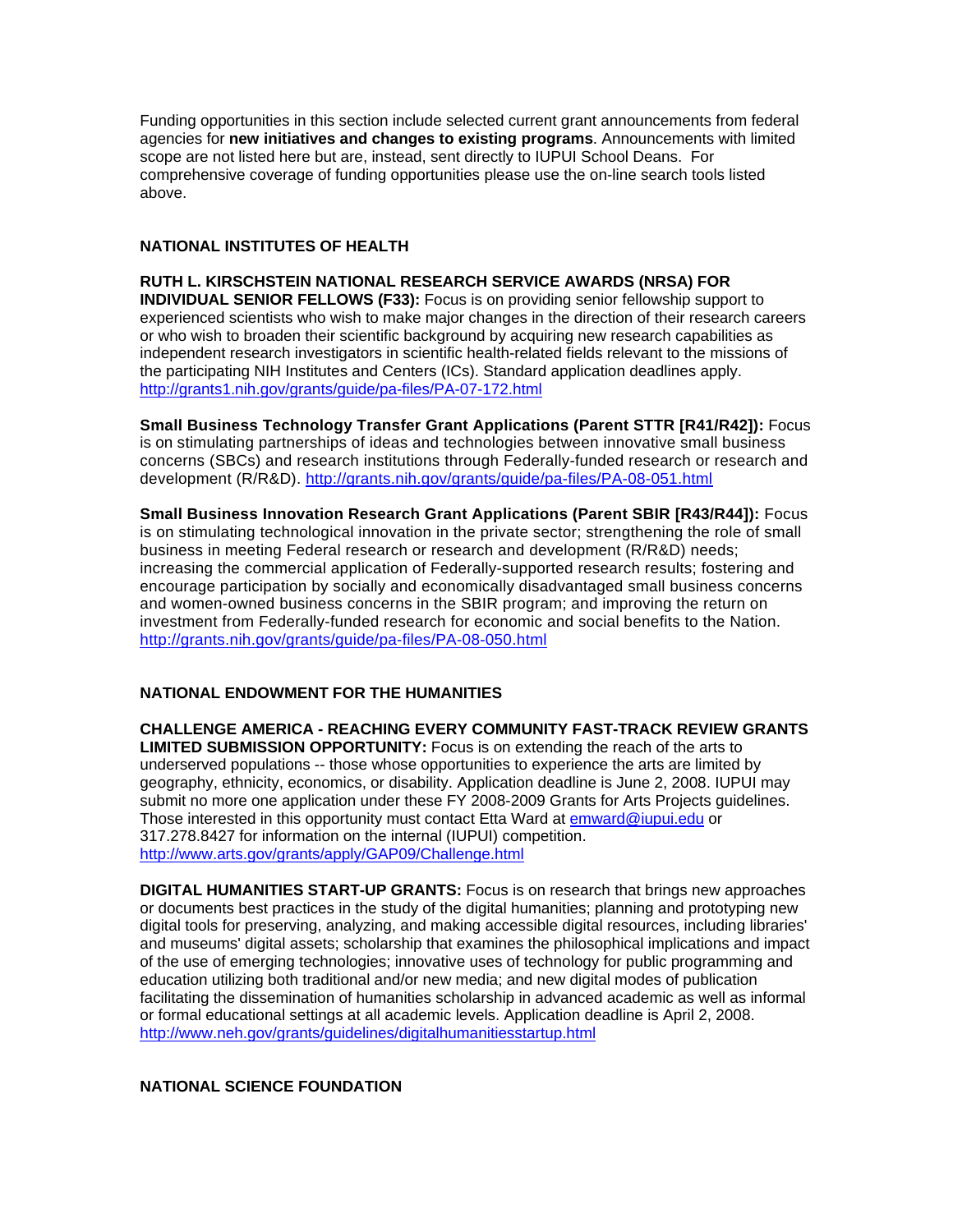### **INTEGRATIVE GRADUATE EDUCATION AND RESEARCH TRAINEESHIP LIMITED**

**SUBMISSION OPPORTUNITY: Directed toward meeting** the challenges of educating U.S. Ph.D. scientists and engineers who will pursue careers in research and education, and who have interdisciplinary backgrounds, deep knowledge in chosen disciplines, and technical, professional, and personal skills to become leaders and creative agents for change. The program is intended to catalyze a cultural change in graduate education for students, faculty, and institutions, by establishing innovative new models for graduate education and training in a fertile environment for collaborative research that transcends traditional disciplinary boundaries. It is also intended to facilitate diversity in student participation and preparation, and to contribute to a world-class, broadly inclusive, and globally engaged science and engineering workforce. Application deadline is April 24, 2008. IUPUI may submit no more than four preliminary proposals to the IGERT program. Those interested in this opportunity must contact Etta Ward at emward@iupui.edu or 317.278.8427 for information on the internal (IUPUI) competition. http://www.nsf.gov/pubs/2008/nsf08540/nsf08540.htm

#### **INTERNATIONAL RESEARCH AND EDUCATION - PLANNING VISITS AND WORKSHOPS:**  Designed to support the early phases of developing and coordinating a research and education activity with foreign partners. Planning visit proposals accepted anytime. http://www.nsf.gov/pubs/2004/nsf04035/nsf04035.htm

## **DEPARTMENT OF DEFENSE**

**AIR FORCE INFORMATION FUSION AND ARTIFICIAL INTELLIGENCE PROGRAM:** Focus is on research needed to develop large-scale intelligent systems that can address practical Air Force needs. Applications accepted anytime. http://www.afosr.af.mil/research.htm

**U.S. ARMY ENGINEER RESEARCH AND DEVELOPMENT CENTER:** Focus is on research in the broad fields of hydraulics, dredging, coastal engineering, instrumentation, oceanography, remote sensing, geotechnical engineering, earthquake engineering, soil effects, vehicle mobility, self-contained munitions, military engineering, geophysics, pavements, protective structures, aquatic plants, water quality, dredged material, treatment of hazardous waste, wetlands, physical/mechanical/ chemical properties of snow and other frozen precipitation, infrastructure and environmental issues for installations, computer science, telecommunications management, energy, facilities maintenance, materials and structures, engineering processes, environmental processes, land and heritage conservation, and ecological processes. Applications accepted anytime. http://www.mvk.usace.army.mil/contract/docs/FY2008.BAA.pdf

#### **FOUNDATIONS**

**BURROUGHS WELLCOME FUND - INSTITUTIONAL PROGRAM UNIFYING POPULATION AND LABORATORY BASED SCIENCES:** Focus is on bridging the gap between the population and computational sciences and the laboratory based biological sciences. The award will stimulate formation of new connections between existing concentrations of research strength in population approaches to human health and in bench based biological sciences. The goal is to establish training programs that partner researchers working in schools of medicine and schools (or academic divisions) of public health. Required letter of intent due March 3, 2008. http://www.bwfund.org/programs/population\_lab\_sciences/pup\_lab\_background.html#Guidelines

**THE JAMES S. MCDONNELL FOUNDATION (JSMF) SCHOLAR AWARDS:** Focus is on supporting research studying how neural systems are linked to and support cognitive functions and how cognitive systems are related to an organism's (preferably human) observable behavior. Application deadline is April 7, 2008. http://www.jsmf.org/apply/scholar/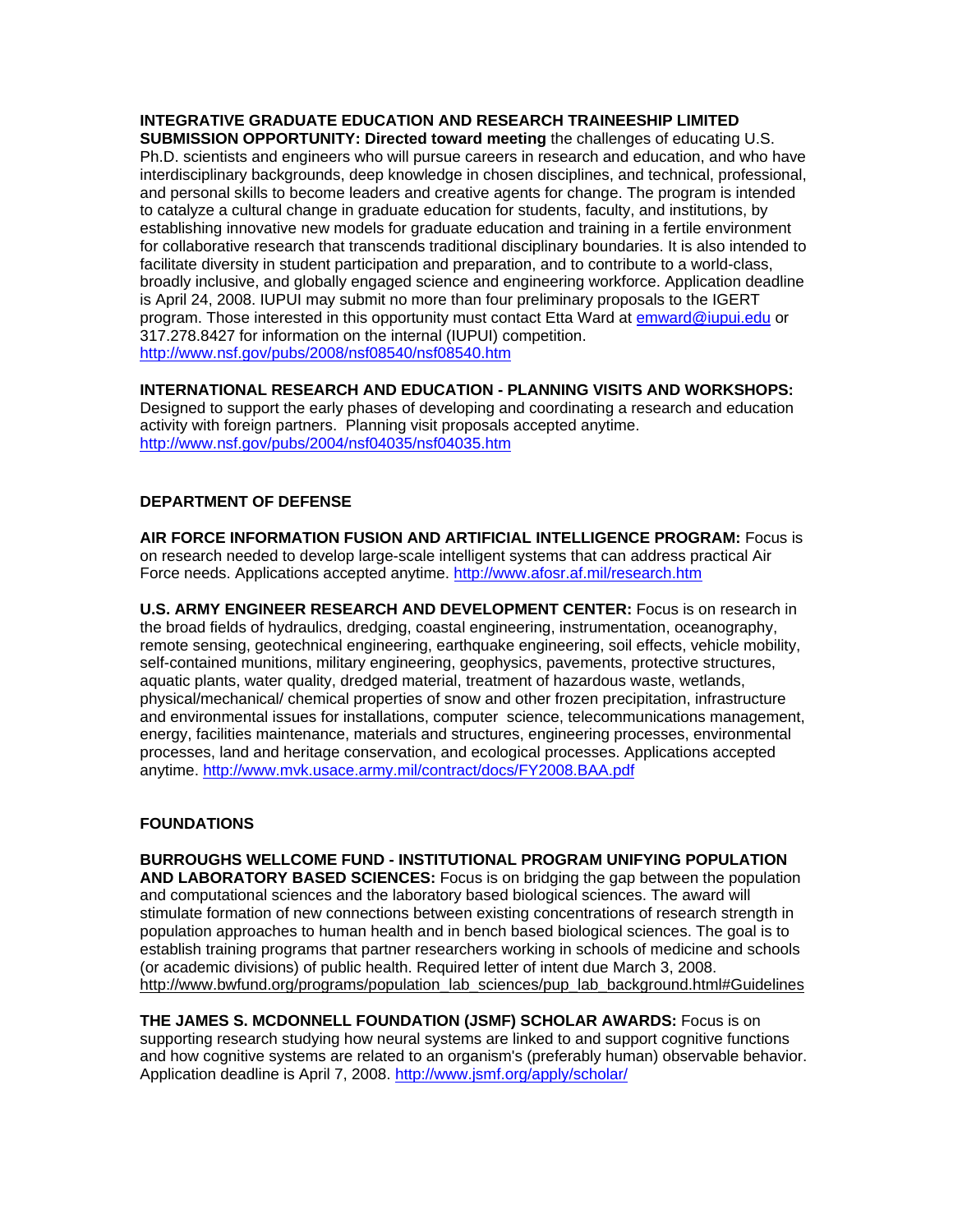# **IUPUI OFFICE OF THE VICE CHANCELLOR FOR RESEARCH CONTACT INFORMATION**

| <b>Administration Building 122</b><br>355 North Lansing Street<br>Indianapolis, IN 46202<br><b>General Information</b><br>(317) 274-1020                                                                                                                                       | Janice Froehlich<br><b>Chancellor's Professor of Medicine</b><br><b>IUPUI Interim Vice Chancellor for Research</b>                                                                                                                                                                                                                                                       |  |
|--------------------------------------------------------------------------------------------------------------------------------------------------------------------------------------------------------------------------------------------------------------------------------|--------------------------------------------------------------------------------------------------------------------------------------------------------------------------------------------------------------------------------------------------------------------------------------------------------------------------------------------------------------------------|--|
| <b>Research Compliance</b>                                                                                                                                                                                                                                                     |                                                                                                                                                                                                                                                                                                                                                                          |  |
| Union Building (UN) 518<br>620 Union Drive<br>Indianapolis, IN 46202<br>Union Building (UN) 618<br>620 Union Drive<br>Indianapolis, IN 46202<br><b>General Information</b><br>Michele Garvin<br>(317) 274-8289<br>FAX (317) 274-8744<br>garvinm@iupui.edu<br>resrisk@iupui.edu | <b>Sherry Oswalt</b><br><b>IUPUI Conflict of Interest Manager</b><br>soswalt@iupui.edu<br>Shelley Bizila<br><b>IUPUI Director of Human Subjects</b><br>sbizila@iupui.edu<br>Sara Brand<br>Associate Director of Research Compliance<br>(317) 274-8034<br>slbrand@iupui.edu<br>Shawn Axe<br>Associate Director of Research Compliance<br>(317) 278-9211<br>saxe@iupui.edu |  |
| Sponsored Research Services (SRS) / Proposals and Awards                                                                                                                                                                                                                       |                                                                                                                                                                                                                                                                                                                                                                          |  |
| Union Building (UN) 618<br>620 Union Drive<br>Indianapolis, IN 46202<br><b>General Information</b><br>Karlie Slaven<br>(317) 278-3473<br>FAX (317) 274-5932<br>kjslaven@iupui.edu<br>srsinfo@iupui.edu                                                                         | Sid Johnson<br><b>Executive Director of Sponsored Research</b><br>Services<br>(317) 274-5520<br>wjohnson@iupui.edu<br><b>Tina Noonan</b><br><b>Interim Director of Award Services</b><br>(317) 278-2083<br>tnoonan@iupui.edu<br>Jean Mercer                                                                                                                              |  |
|                                                                                                                                                                                                                                                                                | Interim Director of Proposal Services<br>(317) 278-5369                                                                                                                                                                                                                                                                                                                  |  |